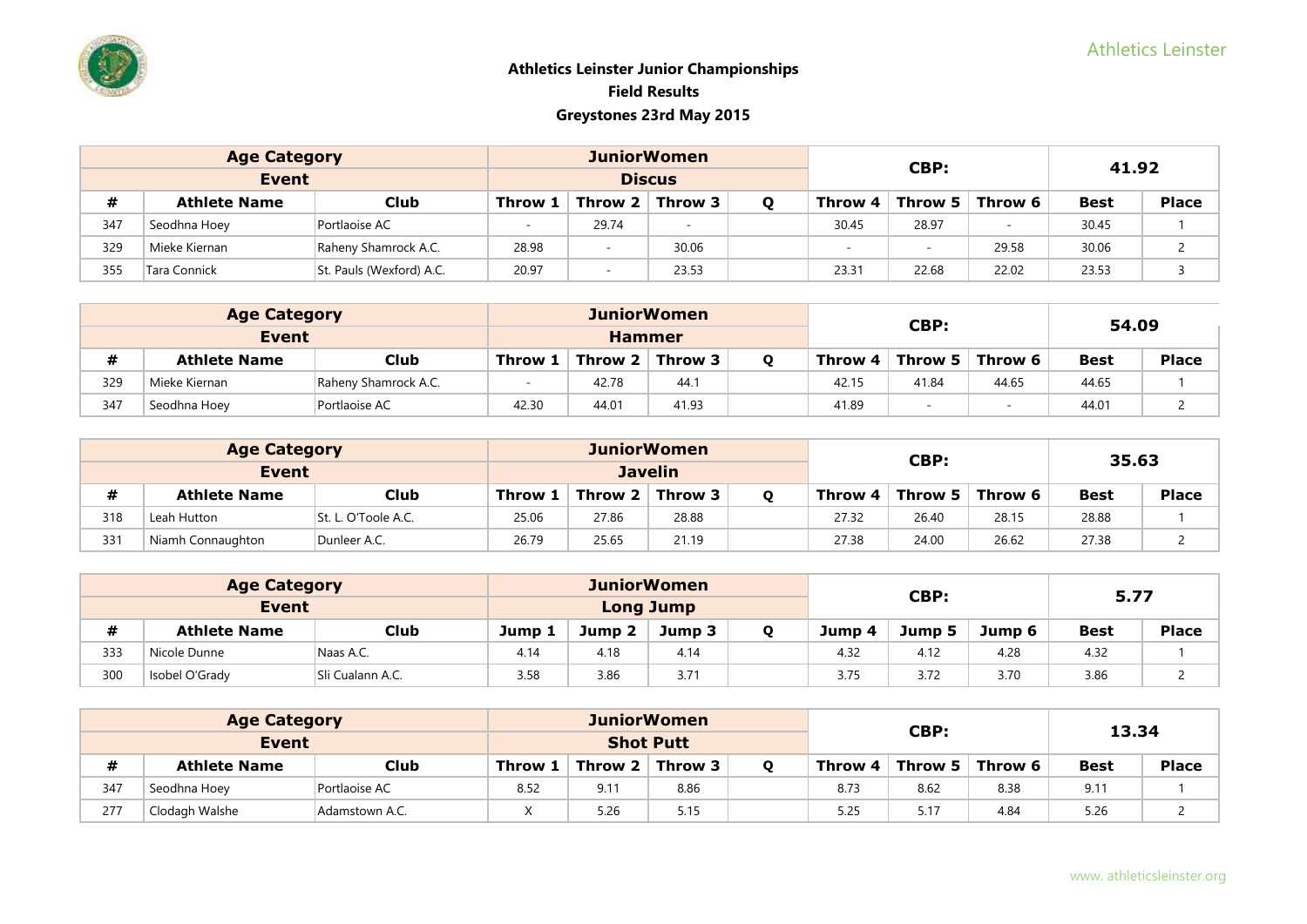|     | <b>Age Category</b> |                          |        | <b>JuniorWomen</b> |        |        | CBP:                     |        | 11.58       |              |  |
|-----|---------------------|--------------------------|--------|--------------------|--------|--------|--------------------------|--------|-------------|--------------|--|
|     | <b>Event</b>        |                          |        | <b>Triple Jump</b> |        |        |                          |        |             |              |  |
| #   | <b>Athlete Name</b> | <b>Club</b>              | Jump 1 | Jump 2             | Jump 3 | Jump 4 | Jump 5                   | Jump 6 | <b>Best</b> | <b>Place</b> |  |
| 319 | Lisa Aspel          | Crookstown Millview A.C. | 9.78   | 10.02              | 9.95   | 9.92   | $\overline{\phantom{a}}$ |        | 10.02       |              |  |
| 352 | Shannon Wall        | Adamstown A.C.           | 9.12   | 8.92               | 9.25   | 8.78   | 9.17                     | 9.32   | 9.32        |              |  |
| 333 | Nicole Dunne        | Naas A.C.                | 8.34   |                    | 8.66   | 8.19   | -                        |        | 8.66        |              |  |

|       | <b>Age Category</b> |                  |                                   |       | <b>JuniorMen</b> |                 |         | <b>CBP:</b> |             | 49.20        |  |
|-------|---------------------|------------------|-----------------------------------|-------|------------------|-----------------|---------|-------------|-------------|--------------|--|
| Event |                     |                  |                                   |       | <b>Discus</b>    |                 |         |             |             |              |  |
| #     | <b>Athlete Name</b> | <b>Club</b>      | Throw $2 \mid$ Throw 3<br>Throw 1 |       |                  | Throw 4 $\vert$ | Throw 5 | Throw 6     | <b>Best</b> | <b>Place</b> |  |
| 303   | James O'Neill       | Gowran A.C.      | 32.71                             |       | 33.27            |                 | 33.05   | -           | 32.47       | 33.27        |  |
| 328   | Michael O'Sullivan  | Cushinstown A.C. |                                   | 29.80 | 28.58            |                 | 29.62   | 30.52       |             | 30.52        |  |

|     | <b>Age Category</b>                 |             |                                       |               | <b>JuniorMen</b> |       |                               | CBP:    |             | 67.68        |  |  |
|-----|-------------------------------------|-------------|---------------------------------------|---------------|------------------|-------|-------------------------------|---------|-------------|--------------|--|--|
|     | Event                               |             |                                       | <b>Hammer</b> |                  |       |                               |         |             |              |  |  |
|     | <b>Athlete Name</b>                 | <b>Club</b> | Throw 3<br>Throw 2 $\vert$<br>Throw 1 |               |                  |       | Throw 4 $\mid$ Throw 5 $\mid$ | Throw 6 | <b>Best</b> | <b>Place</b> |  |  |
| 279 | Conor Walsh<br>Raheny Shamrock A.C. |             | 27.77                                 |               |                  | 28.10 |                               |         | 28.100      |              |  |  |

|     | <b>Age Category</b> |                  |                                    |       | <b>JuniorMen</b> |  |         | CBP:  |                   | 55.02       |       |  |
|-----|---------------------|------------------|------------------------------------|-------|------------------|--|---------|-------|-------------------|-------------|-------|--|
|     | Event               |                  |                                    |       | <b>Javelin</b>   |  |         |       |                   |             |       |  |
| #   | <b>Athlete Name</b> | Club             | Throw 2 $\vert$ Throw 3<br>Throw 1 |       |                  |  | Throw 4 |       | Throw 5   Throw 6 | <b>Best</b> | Place |  |
| 349 | Shane Joyce         | Cushinstown A.C. | 51.20                              | 54.54 | 53.38            |  | 51.70   | 52.65 | 51.27             | 54.54       |       |  |
| 327 | Michael Jordan      | Naas A.C.        | 42.58                              | 38.71 | 40.61            |  | 43.57   | 44.24 |                   | 44.24       |       |  |
| 295 | Eoin Wall           | Oughaval A.C.    | 29.47                              | 29.60 | 31.22            |  | 27.83   | 27.69 | 28.40             | 31.22       |       |  |

|     | <b>Age Category</b> |                  |                            |  | <b>JuniorMen</b> |        |        | CBP:   |             | 6.92         |  |
|-----|---------------------|------------------|----------------------------|--|------------------|--------|--------|--------|-------------|--------------|--|
|     | Event               |                  | <b>Long Jump</b>           |  |                  |        |        |        |             |              |  |
| #   | <b>Athlete Name</b> | <b>Club</b>      | Jump 2<br>Jump 1<br>Jump 3 |  |                  | Jump 4 | Jump 5 | Jump 6 | <b>Best</b> | <b>Place</b> |  |
| 288 | Donal Kearns        | Cushinstown A.C. |                            |  |                  |        | 2.07   | 5.80   | 5.93        | 5.93         |  |
| 267 | Calum McGrath       | Celbridge A.C.   | . .                        |  |                  |        | 5.24   | 5.71   | 5.52        | 5.71         |  |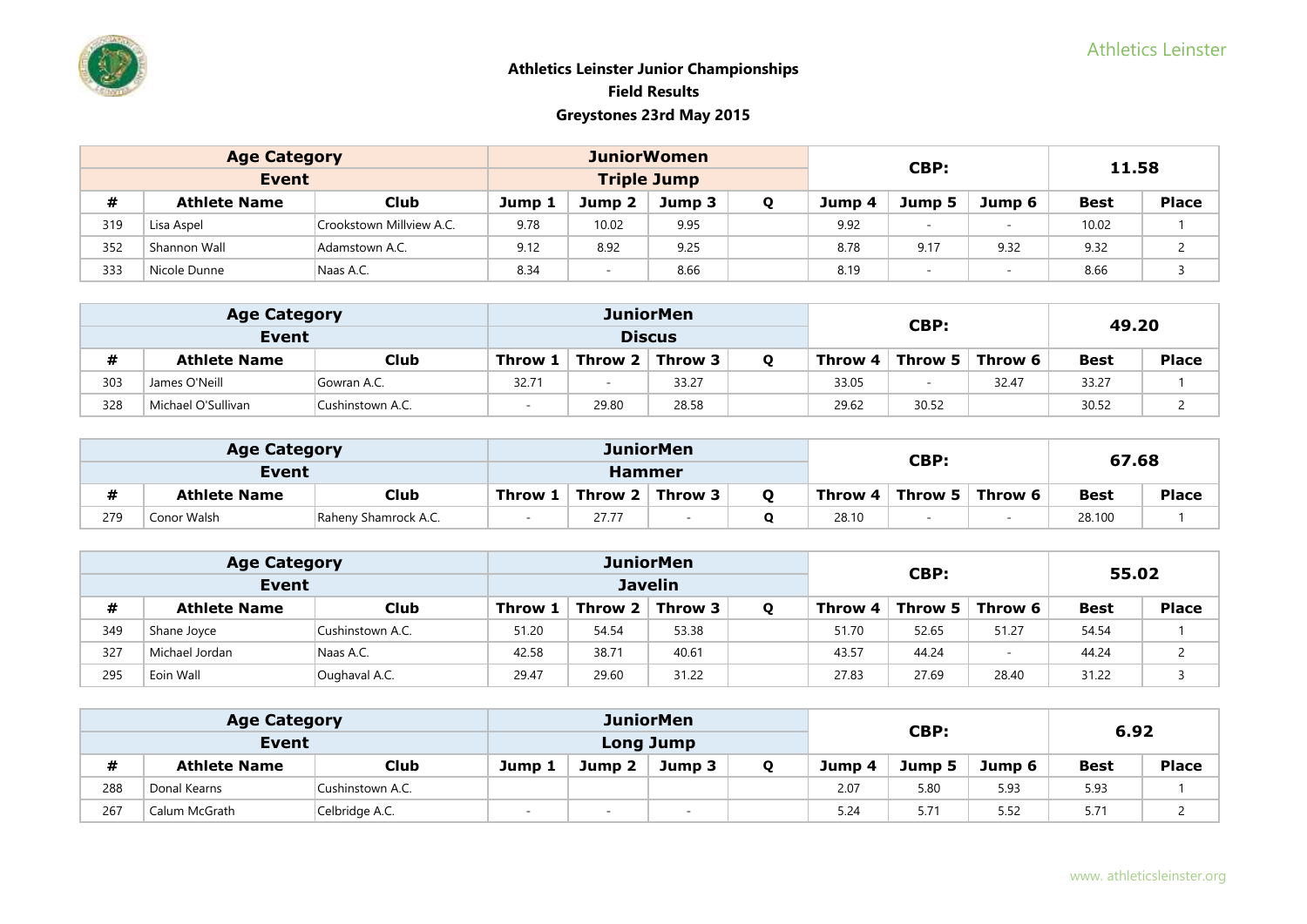

| $\sim$ $-$ | , Coss<br>Adam | ™ighaval A.C. | ، 49<br>, | , 4' | ، ص<br>4.04 |  | $-40$<br>1 U<br><u>.</u> | 7.10<br><u>.</u> |  | ۰д۰<br>. |  |
|------------|----------------|---------------|-----------|------|-------------|--|--------------------------|------------------|--|----------|--|
|------------|----------------|---------------|-----------|------|-------------|--|--------------------------|------------------|--|----------|--|

|     | <b>Age Category</b> |                  |         |                         | <b>JuniorMen</b> |         | CBP:       |         | 14.44       |              |  |
|-----|---------------------|------------------|---------|-------------------------|------------------|---------|------------|---------|-------------|--------------|--|
|     | <b>Event</b>        |                  |         | <b>Shot Putt</b>        |                  |         |            |         |             |              |  |
| #   | <b>Athlete Name</b> | <b>Club</b>      | Throw 1 | Throw 2 $\vert$ Throw 3 |                  | Throw 4 | Throw $51$ | Throw 6 | <b>Best</b> | <b>Place</b> |  |
| 349 | Shane Joyce         | Cushinstown A.C. | 11.85   | 11.45                   | 12.40            |         |            | 11.79   | 12.40       |              |  |
| 328 | Michael O'Sullivan  | Cushinstown A.C. | 10.22   | 10.23                   | 10.78            | 10.86   |            | 10.97   | 10.97       |              |  |
| 325 | Martin McGrane      | St. Peter's A.C. | 10.00   |                         | 9.78             | 9.82    | 9.82       | 9.24    | 10.00       |              |  |

|     | <b>Age Category</b> |                  |        | <b>JuniorMen</b>   |        | CBP:   | 14.50  |        |             |              |
|-----|---------------------|------------------|--------|--------------------|--------|--------|--------|--------|-------------|--------------|
|     | Event               |                  |        | <b>Triple Jump</b> |        |        |        |        |             |              |
|     | <b>Athlete Name</b> | Club             | Jump 1 | Jump 2             | Jump 3 | Jump 4 | Jump 5 | Jump 6 | <b>Best</b> | <b>Place</b> |
| 349 | Shane Joyce         | Cushinstown A.C. | 13.68  | 14.00              | 13.91  | 13.04  | 13.72  | 13.54  | 14.00       |              |
| 344 | Ryan Carthy Walshe  | Adamstown A.C.   | 12.39  | 12.39              | 12.83  | 12.62  |        |        | 12.83       |              |
| 283 | David Baldwin       | St. Abbans A.C.  | 10.94  | 11.07              | 11.25  | 10.84  | 11.08  | 11.21  | 11.25       |              |